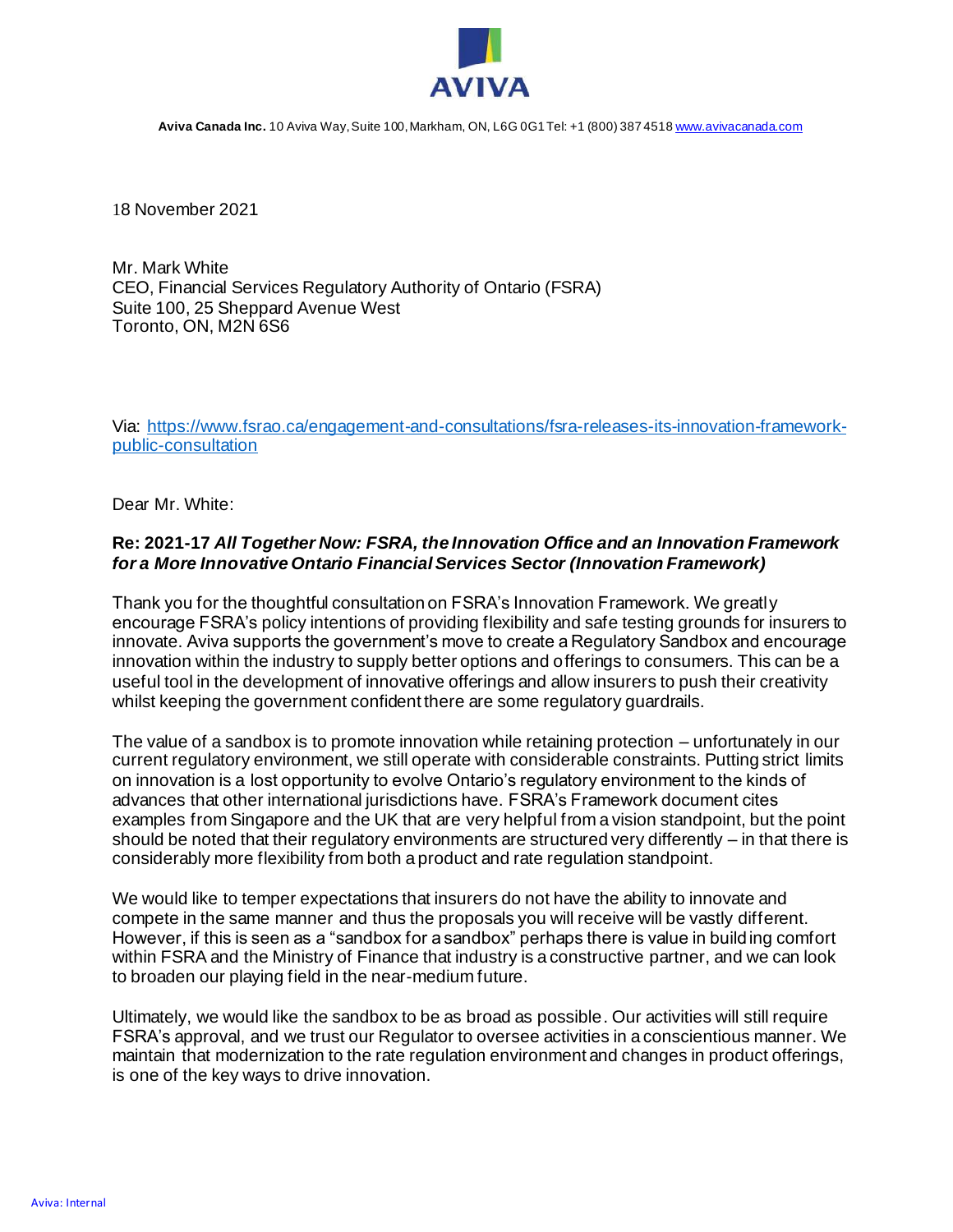# **1. What can FSRA do to better facilitate better innovation outcomes through more adaptable rules, regulations, and legislation?**

This is the most constraining part of this exercise. Whilst we appreciate the development of the sandbox and expanding of FSRA CEO's discretionary powers, there is simply not enough flexibility in the current regulatory environment. Given that fact, insurers will be able to innovate on the fringes of what is acceptable. You may not see the activity that you were hoping for given this reality.

The CEO exemptive powers should be considerably broader to include changes to the mandatory auto product and the current regulations and rules around rate setting

### **2. Have you felt comfortable bringing innovation ideas to FSRA? Through what channels? Did you feel your ideas were actioned and engaged?**

Yes, we do feel comfortable working with FSRA and discussing new ideas. We genuinely feel they are interested in improving the options available to customers in the market and have listened to new ideas we have brought them. However, there is more of a challenge in the actioning of ideas.

Firstly, FSRA's hands are often tied due to regulation/legislation. While FSRA management may have been receptive to an idea, they historically did not have the power to action it – and/or changes can be incredibly slow to work through process of approval within government. Innovation should be allowed to work more "real time" rather than close to 6-12 months for approvals.

Secondly, they have sometimes put their own restrictions on themselves due to their guidelines. FSRA seems to follow their guidelines very rigorously and have taken the approach that if a guideline exists there is no way around it (often the stated rationale is a level playing field for all insurers in the market). An alternative approach is that it is a guideline not a rule.

Thirdly, while FSRA management is often receptive, the challenge lies in execution. Front line staff have been very black and white approach and resistant to change. For example, when working through the approval process for launching telematics, the underwriting filing was painful. Staff were offering stylistic changes, red lining our documents and wording. This does not reflect the concept of principles-based regulation that we are looking for.

# **3. Do you see gaps in the innovation process intake?**

It would be helpful to understand the capacity of the intake – how much can FSRA manage (i.e., how many projects at once) and whether there will be new staff and talent directing this work. Being nimble and quick is essential for the sandbox.

It must also be underlined that the process needs to be relatively simple, streamlined, and timely. If the intake is cumbersome, slow, and frustrating you will likely see engagement and participation to be lacking.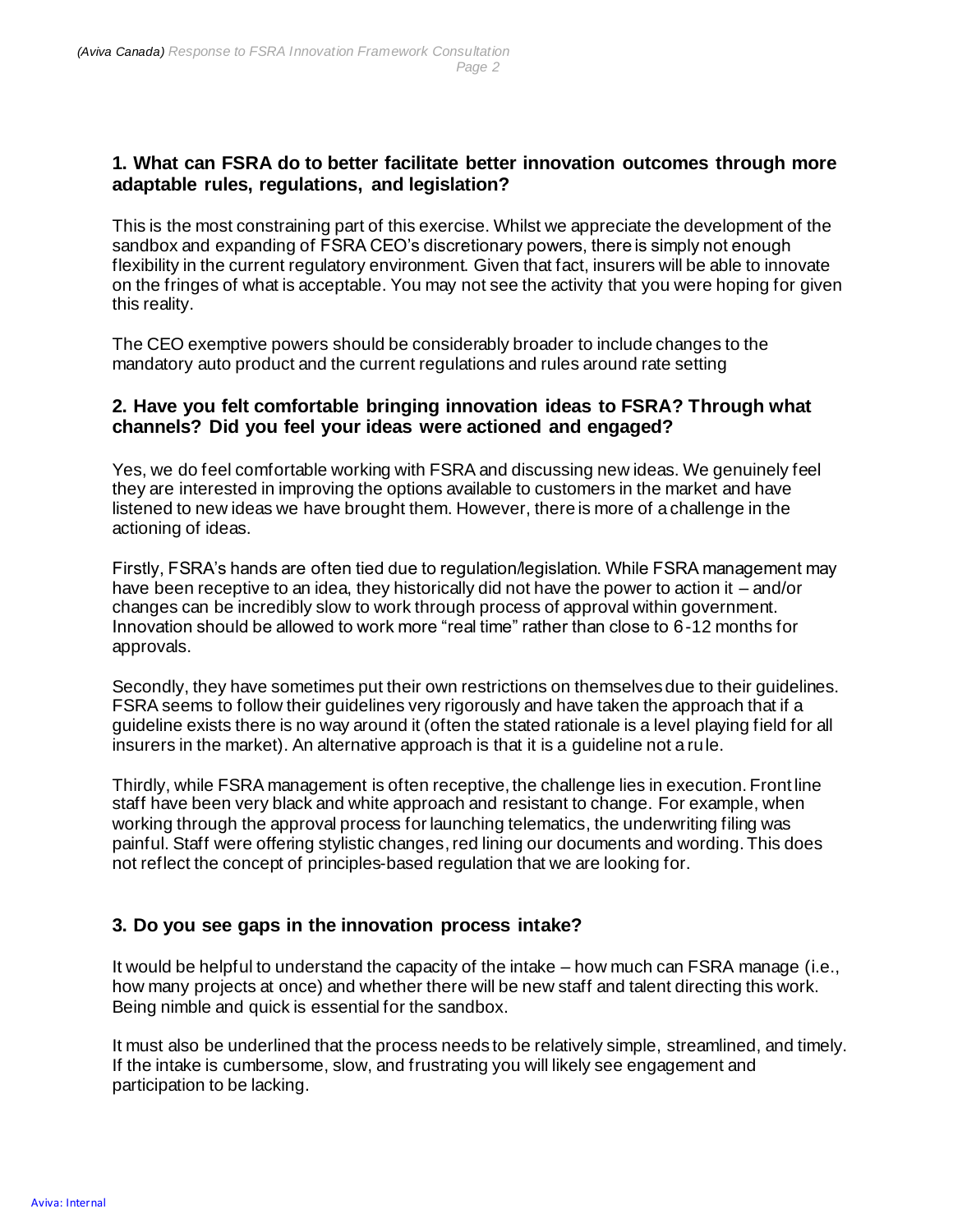# **4. How useful are the intake questions?**

We generally think the intake questions are adequate. It would be helpful to clarify the extent to which an idea brought to FSRA could be a "blue sky" idea versus a detailed proposal. To what extent does an idea need to be "fully baked"? Can we approach with a conceptual question or must it be a bow tied proposal? It would be helpful to understand more clearly FSRA's bar for entry.

### **5. How can we successfully appraise and manage risks from innovation given your practical experience?**

Insurers do an excellent job of appraising and managing risks; therefore, we suggest it should be less of a burden on FSRA and more so the responsibility of the insurer. At Aviva, we are incredibly focused on risk from both a corporate regulatory and customer service point of view. We will not propose or develop an idea for the sandbox without having vigorous internal assessments first.

In terms of a sandbox, we would likely approach this by controlling the scope of the project. For example, we would first do a pilot, assess the customer base, and contain the scope of functionality. We would also consider timing.

Insurers will also establish metrics to measure outcomes and set success criteria. FSRA can leverage these metrics.

From the customer point of view, we would consider NPS score, monitor complaints and conduct surveys. With any new offering we want to ensure the customer is purchasing what they intended to purchase, it's filling the need they expected, and we are servicing them at or above the level that they expect.

This process for us would be very rigorous and considered and would include –financial, conduct, reputational and mitigation tactics. This is how we conduct our business, and we would be particularly focused on this in a sandbox environment.

### **6. What are some critical innovation opportunities you see in your sector and barriers?**

As already mentioned, our top concerns remain an overall restrictive regulatory environment, implementation timelines and how the sandbox will translate from concept to functionality.

Due to the regulatory constraints, you will likely see insurers playing where they can; UBI, pay per mile, telematics, differentiated customer/claims experience, segmenting risks - but we could be much more creative if given the ability to do so. In the UK and Singapore, it is a very open field – it would be naïve to expect similar results in our jurisdiction.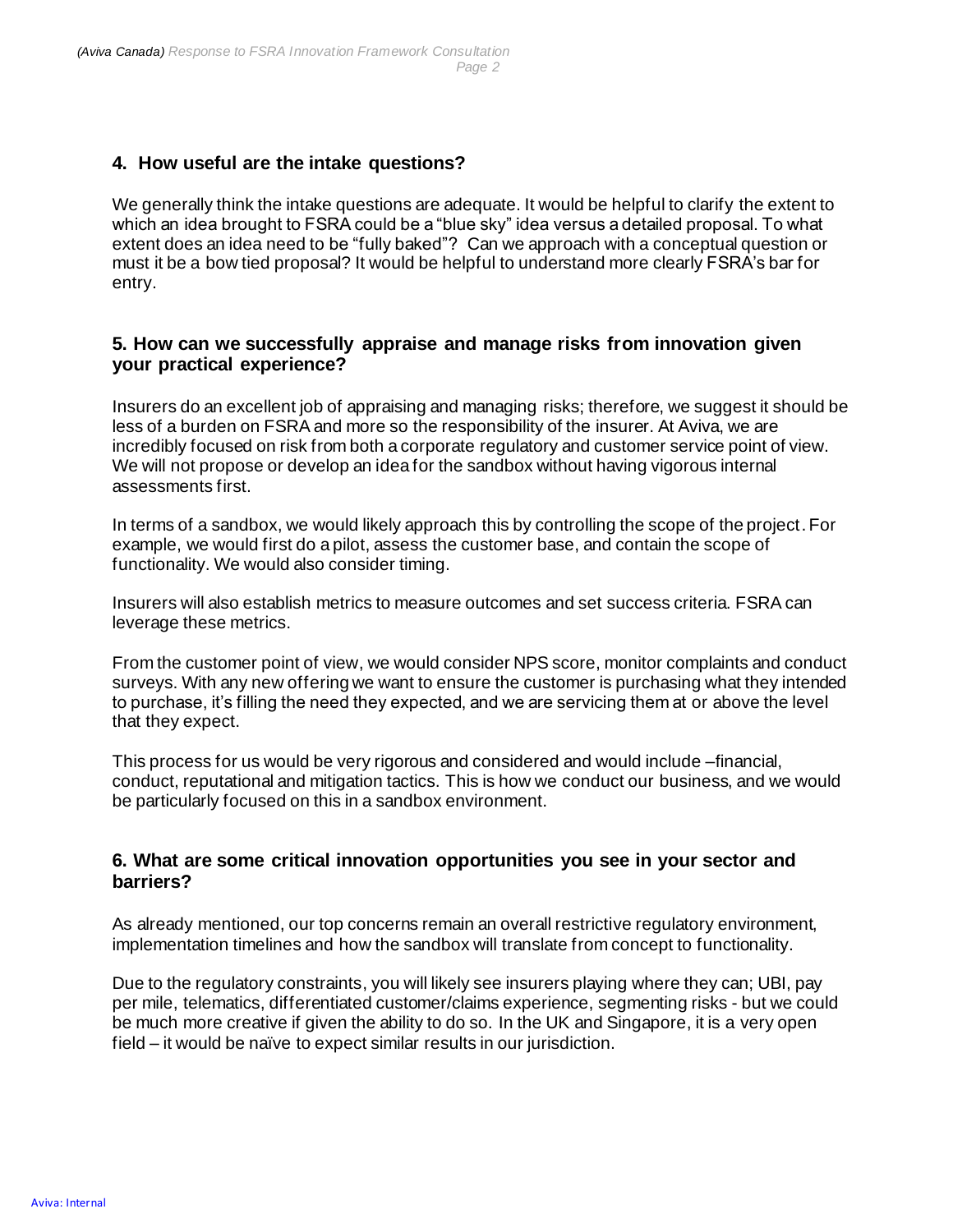Again, we want to temper expectations that the 2021 consumer is becoming more and more able to customize an individualized experience in many other areas of retail, technology, and financial services. Would the consumer consider this true innovation?

# **7. Are the regulatory tools currently available to FSRA sufficient to facilitate innovation while protecting the public interest? What else is needed?**

We believe the CEO should have more discretionary power to approve projects that are currently not allowed within our regulatory environment.

We would like to allow choice in the mandatory auto insurance product so that customers can tailor their insurance needs to their individual circumstances. This would open a very large opportunity to offer a tailored customer experience. Choice would be provided, but with professional advice and guidance and maintain legislative "guardrails" so that customers are adequately protected.

In addition, changing the regulations around rating variables would allow a flexibility to price according to risk, and would help quell frustrations customers have about their rates, as there would be considerable variability and more individualized pricing options to ensure the customer is paying according to their personal risk level.

# **8. TLE proposed fee structure**

We support the proposed fee structure. Unlicensed entities should pay a fee that reflects the cost of FSRA's resources to review their proposal.

#### **9. What are some meaningful ways the Innovation office can engage with your sector?**

It might be helpful in consultation of new concepts like a regulatory framework to host presentations or round tables to engage stakeholders in a more direct way. Although the consultation paper is well laid out, it can be helpful to get the verbal context to explain, clarify, frame and answer questions. That way insurers can get their basic questions and assumptions answered and give a more thorough and thoughtful written response.

# **Conclusion**

Aviva appreciates the opportunity to engage on this very important topic. It is imperative to understand that all feedback we give is to manage expectations and lay out the constraints that we see. Ontario is the leader across Canada in the pursuit and development of principles-based and innovative regulation for our sector – and we want to participate in a manner that will allow FSRA to show genuine leadership and success.

There are regulatory limitations that will affect the effectiveness of the regulatory sandbox and expansion within Ontario. We think it is important that FSRA have more authority to work with industry on ways to expand the comfort zone, trust, and imagination of regulators and